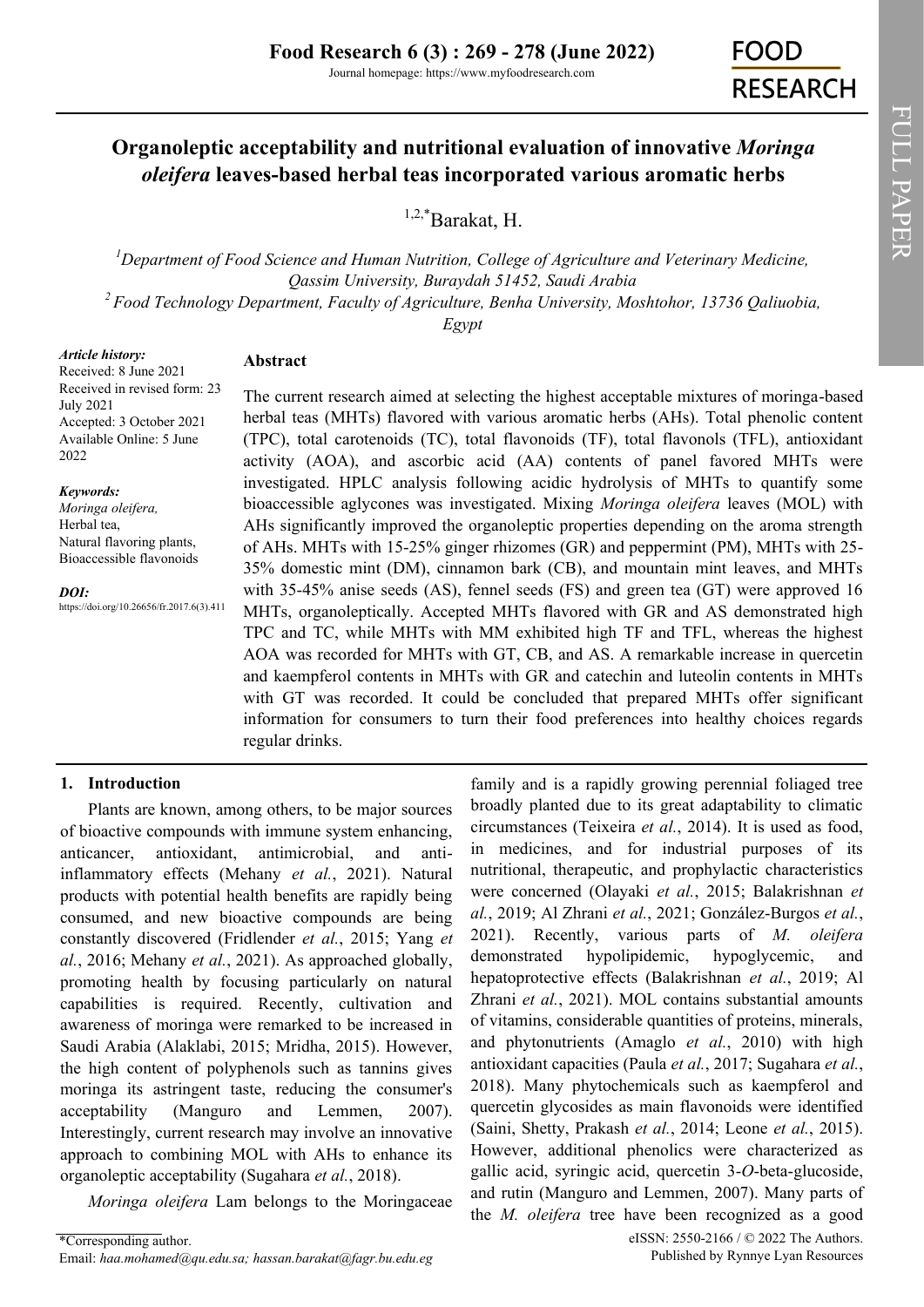FULL PAPER

source of phenolic acids, flavonoids, glucosinolates, carotenoids, and highly bioavailable minerals (Saini, Shetty, Prakash *et al.*, 2014; El Sohaimy *et al.*, 2015). AHs such as mint and peppermint are effective and widely used in tea, flavoring foods, and beverages, and their essential oils are also used in chewing gum, candy, toothpaste, mouthwash, aromatherapy, pharmaceuticals, and antimicrobials (Cappellari *et al.*, 2019; Uribe *et al.*, 2016). The mint leaves are rich in phenolic compounds that make up 20% of the dry weight. In an infusion with a fresh taste and particular scent, 75% of these compounds can be extracted (Figueroa Perez *et al.*, 2014). Cinnamon bark powder has been scientifically verified and has several biological activities and health benefits as a rich source of natural antioxidants (Abeysekera *et al.*, 2019). Ginger has been commonly used as a seasoning or traditional condiment for various foods and beverages. Phytochemical studies show that ginger has antioxidant and anti-inflammatory activity, and some of them have the potential for cancer prevention (An *et al.*, 2016). Anise seeds showed strong antioxidant activity, reducing power, DPPH radical and superoxide anion scavenging, hydrogen peroxide scavenging, and metal chelating compared to various standards such as BHA, BHT, and α-tocopherol. Moreover, extracts of aniseed seeds had noticeable antimicrobial activity against gram-positive and gramnegative bacteria (Gülçın *et al.*, 2003; Mohammad Al-Ismail and Aburjai, 2004). Green tea contains many important compounds such as phenolics, flavonoids, minerals, vitamins, pigments, and volatile compounds (Roshanak *et al.*, 2016). Interestingly, numerous epidemiological studies have linked tea flavonoids to health benefits such as cancer prevention, cardiovascular diseases, microbial diseases, diabetes, obesity, and oxidative stress prevention (Roshanak *et al.*, 2016). Fennel seeds showed higher phenolics, flavonoid content, and antioxidant capacity and revealed higher antibacterial activity offering excellent prospects for preventive treatment of various disease complications (Salami *et al.*, 2016).

The development of new moringa-based herbal tea products will provide new applications for underused plants such as MOL and provide consumers with new alternatives to traditional teas. The research would also demonstrate the potential of MOL to produce different MHTs with high organoleptic acceptance. The work would, in particular, expand the awareness of herbal teas' nutritional and organoleptic features as healthy alternatives to traditional tea and coffee. Therefore, the main goal of the research is to determine the organoleptic and nutritional properties of naturally flavored *M. oleifera* leaves-based herbal tea with peppermint, domestic and mountain mint leaves, green

tea, ginger rhizomes, cinnamon bark powders, anise, and fennel seeds to produce MHTs with consumer satisfactory. Phytochemicals and antioxidant activity of favored selected MHTs were investigated. They were considering the acidic environment typically found in the gut tract, the expected bioaccessible flavonoids such as quercetin, kaempferol, catechin, and luteolin after acidic hydrolysis were quantified.

#### **2. Material and methods**

### *2.1 Collection of MOL and AHs*

Dried MOL was collected from Al Owed field, Organic Nadawy, Gazan, Saudi Arabia, from the 2018 season. The leaves were checked for removing the rods, stems, and yellow leaves. Different flavors ingredients such as mountain mint (MM), *Mentha arvensis* L., Domestic mint (DM), *Mentha varidis* L., peppermint mint (PM), *Mentha piperita* L., green tea GT), *[Camellia](https://en.wikipedia.org/wiki/Camellia_sinensis)  [sinensis](https://en.wikipedia.org/wiki/Camellia_sinensis)* L., ginger rhizomes powder (GR) *Zingiber officinale* L., cinnamon bark powder (CB) *Cinnamomum burmannii* L., anise seeds (AS) *Pimpinella anisum* L., and fennel seeds (FS) *Foeniculum vulgare* Mill. were obtained from spices in local markets at Buraidah city, Qassim region, SA. After both MOL and AHs were cleaned, dried materials were kept cool at 4±1°C and dried until further use.

#### *2.2 Preparation of different MHTs*

Dried MOL was milled (Christison Laboratory mill, U.S.A). Consequently, MOL powder was mixed individually with each AH according to exhibited ratios in Table 1 then each mixture was filled in a clean and dry 500 mL cape screw bottle (5 g/each bottle). For hot tea preparation, 500 mL of boiling distilled water was added to each bottle, closed, mixed, and left for 5 mins, then filtered using three layers of cheesecloth. The hot clear extracts were then filled in a thermos to keep them hot for the organoleptic evaluation.

#### *2.3 Analytical methods*

#### *2.3.1 Determination of ascorbic acid*

The ascorbic acid content using the 2,6-dichloro phenol indophenol titrimetric method was determined, and content was expressed as mg  $100 \text{ g}^{-1}$  fw according to Silva *et al.* (1999).

# *2.3.2 Phytochemicals analysis of naturally flavored Moringa herbal tea*

Total phenolic content (TPC) was determined using the Folin-Ciocalteau method, and TPC was expressed as milligram gallic acid equivalents per gram sample (mg GAE 100  $g^{-1}$  dw) according to Bettaieb *et al.* (2010). Total carotenoids (TC) content was determined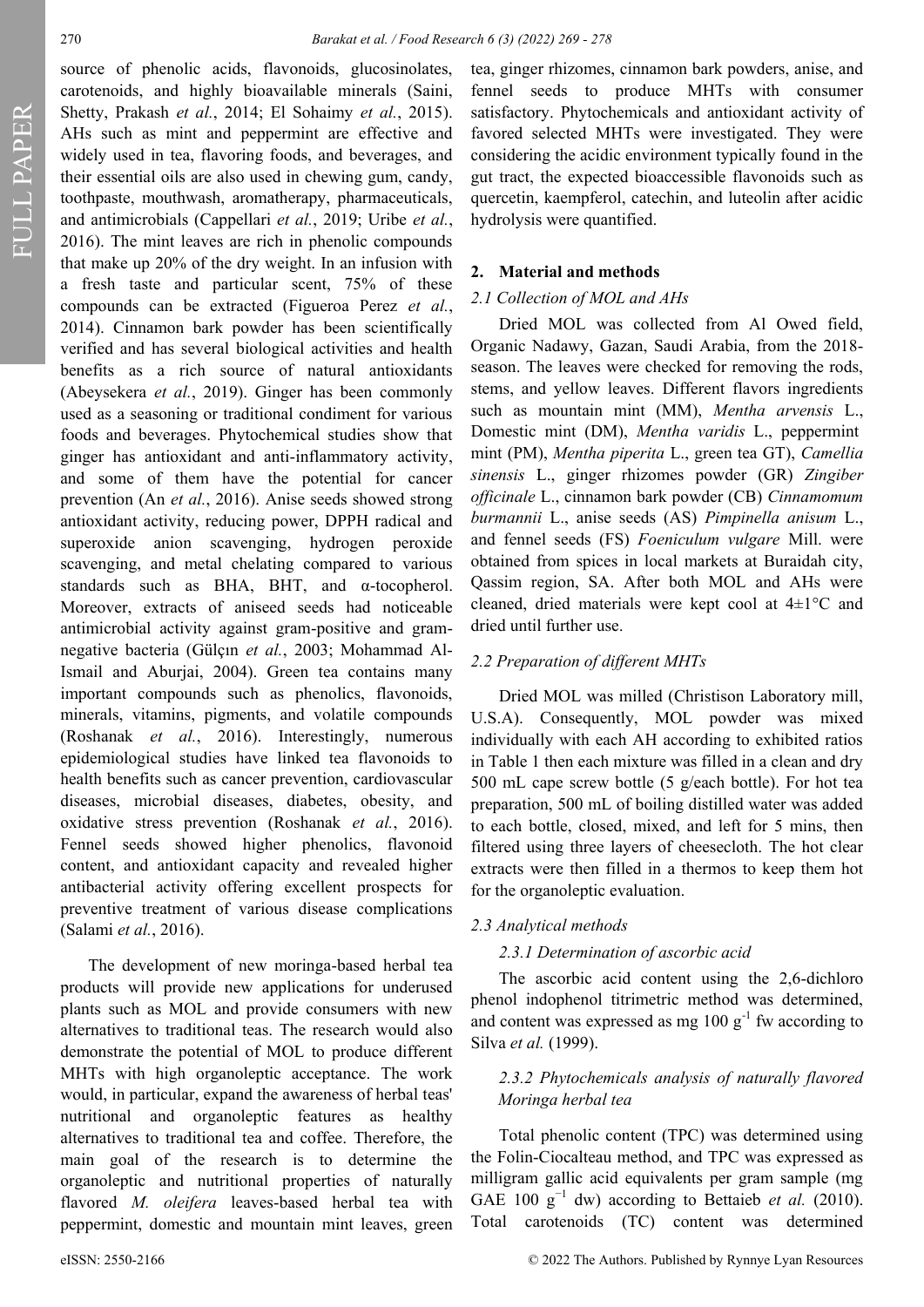colorimetrically as described in the modified method of Barakat and Rohn (2014). The antioxidant activity as DPPH radical scavenging activity (DPPH-RSA) was determined colorimetrically using 2,2-diphenylpicrylhydrazyl (DPPH) radical. The DPPH free radical inhibition percentage was calculated; results were interpreted toward plotting the Trolox standard and were presented as  $\mu$ mol TE  $g^{-1}$  dw (Zhang and Hamauzu, 2004). Total flavonoid (TF) and total flavonols (TFL) contents were determined, and results were presented as mg quercetin equivalent (QE)  $g^{-1}$  using the method of Mohdaly *et al.* (2013) and Kumaran and Karunakaran (2007), respectively.

## *2.3.3 Quantification of flavonoids in different MHTs by HPLC after acidic hydrolysis.*

Precisely, two grams of each naturally flavored moringa herbal tea mixture was brewed in 50 mL boiled water and then kept for 5 min at 95±1°C. After centrifugation for 10 mins at  $3220 \times g$ , an aliquot of 40 mL of the extract was taken from the supernatant. Freeze -drying different herbal tea extracts and dissolving the obtained residue in 2 mL of HPLC  $d.H<sub>2</sub>O$  followed. Consequently, to identify the corresponding aglycone structures, acidic hydrolysis of different herbal tea extracts in a solution consisting of 1.6 M HCl was carried out according to Barakat and Rohn (2014). After refluxing at 90°C for 2 hrs, the extract was cooled down, sonicated for 5 mins then the volume was adjusted. The extract was then filtered through a 0.45 μm filter, subjected to HPLC, and the peaks obtained were identified by comparing with different aglycone standards. According to Kim et al. (2006), HPLC analysis will be assayed with slight modifications using an Agilent Technologies 1100 series liquid chromatograph equipped with an auto-sampler and a diode-array detector. The analytical column is Agilent Eclipse XDB C18 (250×4.6  $\mu$ m; 5  $\mu$ m) with a C18 guard column (Phenomenex, Torrance, CA) applying a gradient system of 95% eluent (A) 0.1% formic acid in the water, and 5% eluent (B) 0.1% formic acid in acetonitrile at a flow rate of  $0.7$  mL min<sup>-1</sup>. Chromatograms were recorded at 320 and 360 nm, and identified peaks for quercetin, kaempferol, catechin, and luteolin were interpreted, then contents were expressed as mg  $100 g<sup>-1</sup>$  MHT on dry-based weight.

## *2.4 Organoleptic evaluation*

Immediately after preparation, an organoleptic evaluation of hot MHTs by twenty well-trained panelists aged 25 – 60 years comprised of post-graduate students and staff members was done. They preliminary received an intensive description of the used procedure and evaluated properties. Panelists were asked to evaluate

## *2.5 Data analysis*

The statistical analysis was carried out using the SPSS program (ver. 19) by applying the analysis of variance (ANOVA) regarding experimental design. The application of significance level at 0.05 and Tukey's test was achieved according to Steel *et al.* (1997).

## **3. Results and discussion**

## *3.1 Organoleptic characteristics of different MHTs*

The organoleptic appeal of tea, like all food products, is an important consideration in the development of new products. Interestingly, herbal tea is gaining growing market interest due to a growing awareness of health benefits derived from its uses (Oduro *et al.*, 2011). Seventy-two mixtures were prepared by mixing MOL with eight aromatic plants used as AHs, such as edible parts of MM, DM, GT, PM, GR, CB, AS, and FS. The mixing ratios started with 90% MOL and ended with 50%, and the 100% portion was completed by AHs (Table 1). Hot MHTs extracts prepared from seventy-two mixtures were organoleptically evaluated (data not shown). All organoleptic properties for pure MOL hot tea presented sores less than 4 indicating lower panels acceptance. This may be due to the astringent taste of pure moringa teas (Manguro and Lemmen, 2007; Oduro *et al.*, 2011; Famurewa *et al.*, 2017). However, a highly significant acceptable score in color, aroma, flavor, Aftertaste, astringency, and overall acceptability was recorded. The favored selected MHTs were organoleptically reevaluated, and the results were illustrated in Table 2. Only sixteen mixtures were selected after the panelists were asked to select the best-favored mixtures, which present both flavor of moringa and the added AHs. Indeed, the difference in the mixing ratio among the selected favored mixtures makes it very difficult to be comparable. Hence obtained scores were higher than 4 'like accepted' in all selected mixtures, it could be recommended for scaling up in commercial production as ready to use herbal teas, or filter bagged MHTs. The highest score mixtures were MG (80:20), MF (55:45), MGT (55:45), MGT (55:45), MMM (65:35), and MDM (73:30) in color, aroma, taste, Aftertaste, astringency, and overall acceptability, respectively. Obviously, the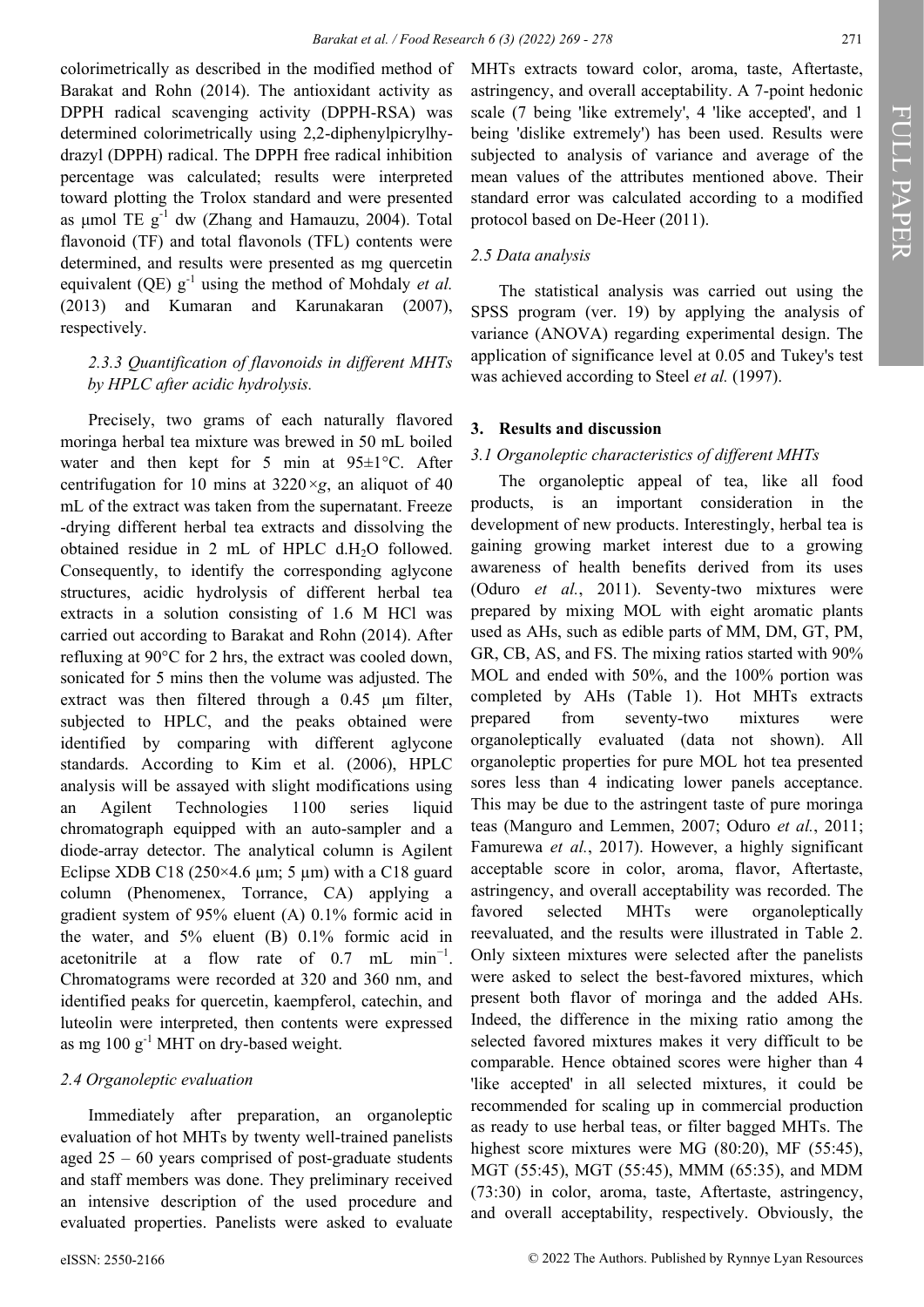Table 1. Mixtures of *M. oleifera* dried leaves with different natural flavorings for producing herb tea mixtures

| Moringa herbal tea          |                | Natural flavoring ingredients |       |           |           |           |       |       |       |
|-----------------------------|----------------|-------------------------------|-------|-----------|-----------|-----------|-------|-------|-------|
| mixture                     |                | MM                            | DM    | <b>GT</b> | <b>PM</b> | <b>GR</b> | CB    | AS    | FS    |
|                             | M1             | 90:10                         | 90:10 | 90:10     | 90:10     | 90:10     | 90:10 | 90:10 | 90:10 |
| M.                          | M <sub>2</sub> | 85:15                         | 85:15 | 85:15     | 85:15     | 85:15     | 85:15 | 85:15 | 85:15 |
|                             | M3             | 80:20                         | 80:20 | 80:20     | 80:20     | 80:20     | 80:20 | 80:20 | 80:20 |
| oleifera<br>dried<br>leaves | M4             | 75:25                         | 75:25 | 75:25     | 75:25     | 75:25     | 75:25 | 75:25 | 75:25 |
|                             | M5             | $70:30*$                      | 70:30 | 70:30     | 70:30     | 70:30     | 70:30 | 70:30 | 70:30 |
|                             | M6             | 65:35                         | 65:35 | 65:35     | 65:35     | 65:35     | 65:35 | 65:35 | 65:35 |
|                             | M7             | 60:40                         | 60:40 | 60:40     | 60:40     | 60:40     | 60:40 | 60:40 | 60:40 |
|                             | M8             | 55:45                         | 55:45 | 55:45     | 55:45     | 55:45     | 55:45 | 55:45 | 55:45 |
|                             | M <sup>9</sup> | 50:50                         | 50:50 | 50:50     | 50:50     | 50:50     | 50:50 | 50:50 | 50:50 |

Bold values indicated the selected mixtures after organoleptically preference. MM: mountain mint leaves, DM: domestic mint leaves, GT: green tea leaves, PM: peppermint leaves, GR: dried ginger rhizomes, CB: cinnamon bark powder, A: Anise seeds, F: fennel seeds.

mixing ratios clearly depend on the strength of flavoring plants for changing the organoleptic characteristics of the final drinks (Oduro *et al.*, 2011; Famurewa *et al.*, 2017). Mixing GR and PM in rates not exceeding 25% with MOL confirms their strength to increase the panelist's susceptibility to moringa herbal tea due to their dense aroma compounds (Ali *et al.*, 2018; An *et al.*, 2016; Fatiha *et al.*, 2015). MM, DM and CB have increased the acceptance levels of different MHTs when mixed in ratios not more than 35% confirming their moderate aroma. This can be attributed to the increase in MM, DM, and CB to MOL, as similarly shown with hibiscusmoringa teas (Oduro *et al.*, 2011; Famurewa *et al.*, 2017). Mixing of GT, FS, or AS with MOL in rates not

exceeding 45% exhibited highly accepted moringa-based herbal teas, Table 2. It is worth mentioning that increasing the AHs ratio increased the organoleptic susceptibility of prepared moringa drinks, which may be due to the astringent taste of moringa as confirmed (Oduro *et al.*, 2011; Famurewa *et al.*, 2017). Hence, the aroma strength of AHs and panelists' preferences were mainly affected by the mixing ratio, the content of the bioactive compound, and bioaccessible flavonoids were highlighted (Figure 1, Tables 3 and 4).

### *3.2 Ascorbic acid content*

Ascorbic acid has received much attention and rightly so as a super antioxidant and immune system

Table 2. Organoleptic evaluation of hot teas prepared from favored naturally flavored *M. oleifera* herbal teas.

| Moringa herbal |       | Organoleptic properties           |                                 |                                |                                 |                                 |                                |  |  |
|----------------|-------|-----------------------------------|---------------------------------|--------------------------------|---------------------------------|---------------------------------|--------------------------------|--|--|
| tea mixture    |       | Color                             | Aroma                           | Taste                          | Aftertaste                      | Astringency                     | Overall acceptability          |  |  |
| <b>MMM</b>     | 70:30 | $4.83 \pm 0.14$ <sup>abcde</sup>  | $5.00 \pm 0.25^{ab}$            | $5.00 \pm 0.25$ <sup>ab</sup>  | $5.17 \pm 0.14^{\text{abcd}}$   | $5.33 \pm 0.29^{bcd}$           | $5.60{\pm}0.09^{bcd}$          |  |  |
|                | 65:35 | $4.50 \pm 0.25$ <sup>abc</sup>    | $6.17 \pm 0.14$ <sup>de</sup>   | $5.83 \pm 0.38^{\rm bc}$       | $5.83 \pm 0.38$ <sup>cd</sup>   | $6.47 \pm 0.13e^{f}$            | $6.07 \pm 0.26$ <sup>d</sup>   |  |  |
| <b>MDM</b>     | 75:25 | $4.97 \pm 0.48$ <sup>abcdef</sup> | $5.00 \pm 0.20^{b\overline{c}}$ | $5.33 \pm 0.52$ <sup>abc</sup> | $4.93 \pm 0.23$ <sup>abcd</sup> | $5.50\pm0.05^{\text{bcde}}$     | $5.43 \pm 0.43 \overline{b}$   |  |  |
|                | 70:30 | $5.70 \pm 0.31^{\text{defg}}$     | $5.50{\pm}0.44^{\text{bcd}}$    | $6.10{\pm}0.13^{bc}$           | 5.93 $\pm$ 0.38 <sup>ed</sup>   | $6.30 \pm 0.13$ <sup>f</sup>    | $6.47 \pm 0.13$ <sup>d</sup>   |  |  |
| <b>MGT</b>     | 60:40 | $4.57 \pm 0.28$ abcd              | $5.00 \pm 0.10^{ab}$            | $5.10 \pm 0.39$ <sup>ab</sup>  | $5.1 \pm 0.26$ abcd             | $4.83 \pm 0.18$ <sup>abc</sup>  | $4.87 \pm 0.18$ <sup>abc</sup> |  |  |
|                | 55:45 | $5.30{\pm}0.53^{\text{bcdef}}$    | $5.97 \pm 0.34$ <sup>cde</sup>  | $6.48 \pm 0.25$ <sup>c</sup>   | $6.00 \pm 0.39$ <sup>d</sup>    | $6.23 \pm 0.15$ <sup>def</sup>  | $5.87 \pm 0.28$ <sup>cd</sup>  |  |  |
| <b>MPM</b>     | 80:20 | $4.47 \pm 0.03$ <sup>ab</sup>     | $5.00 \pm 0.10^a$               | $5.20 \pm 0.30^{ab}$           | $4.37 \pm 0.12^{ab}$            | $4.73 \pm 0.10^{abc}$           | $5.50 \pm 0.44$ bed            |  |  |
|                | 75:25 | $5.63{\pm}0.08^{\text{cdefg}}$    | $5.63{\pm}0.03^{\text{bcd}}$    | $5.93 \pm 0.26$ <sup>bc</sup>  | $5.30 \pm 0.09^{bcd}$           | $5.90 \pm 0.26$ <sup>def</sup>  | $6.13 \pm 0.32$ <sup>d</sup>   |  |  |
| MG             | 85:15 | $5.17 \pm 0.29$ abcdef            | $5.00 \pm 0.32$ <sup>ab</sup>   | $5.00 \pm 0.22$ <sup>ab</sup>  | $4.83 \pm 0.29$ <sup>abc</sup>  | $4.8 \pm 0.23$ <sup>abc</sup>   | $4.90 \pm 0.38$ <sup>abc</sup> |  |  |
|                | 80:20 | $6.47 \pm 0.13$ <sup>h</sup>      | $6.10{\pm}0.3^{\rm de}$         | $6.13 \pm 0.32$ <sup>bc</sup>  | $5.97 \pm 0.25$ <sup>d</sup>    | $4.73 \pm 0.20$ <sup>abc</sup>  | $6.20 \pm 0.15d$               |  |  |
| MC             | 75:25 | $5.20 \pm 0.30$ <sup>abcdef</sup> | $5.00{\pm}0.37^{\text{ab}}$     | $5.10 \pm 0.09^{ab}$           | $4.17 \pm 0.15^a$               | $4.63{\pm}0.08^{\text{ab}}$     | $4.37 \pm 0.12$ <sup>a</sup>   |  |  |
|                | 70:30 | $5.73 \pm 0.45$ <sup>efg</sup>    | $6.13 \pm 0.2$ <sup>de</sup>    | $5.53 \pm 0.60^{\rm bc}$       | $5.83 \pm 0.29$ <sup>cd</sup>   | $6.23 \pm 0.19$ <sup>def</sup>  | $5.53 \pm 0.15^{bcd}$          |  |  |
| MA             | 65:35 | $4.10 \pm 0.26$ <sup>a</sup>      | $5.00 \pm 0.22$ <sup>a</sup>    | $5.83 \pm 0.29$ <sup>bc</sup>  | $4.17 \pm 0.35$ <sup>a</sup>    | $4.20 \pm 0.26^a$               | $4.67 \pm 0.36^\mathrm{ab}$    |  |  |
|                | 60:40 | $6.03 \pm 0.20$ <sup>fg</sup>     | $5.53 \pm 0.5^{bcd}$            | $6.17 \pm 0.25$ <sup>bc</sup>  | $5.33 \pm 0.37$ bcd             | $5.40 \pm 0.41b^{cde}$          | $5.47{\pm}0.06^{\rm bed}$      |  |  |
| MF             | 60:40 | $4.27 \pm 0.10^{ab}$              | $5.00 \pm 0.05^a$               | $4.23 \pm 0.18^a$              | $4.47 \pm 0.41^{ab}$            | $4.27 \pm 0.16^a$               | $4.37 \pm 0.46^a$              |  |  |
|                | 55:45 | $6.00 \pm 0.39$ <sup>fg</sup>     | $6.37 \pm 0.33$ <sup>de</sup>   | $5.50 \pm 0.18$ bc             | $5.97 \pm 0.24$ <sup>d</sup>    | $5.63 \pm 0.51$ <sup>cdef</sup> | $5.90 \pm 0.26$ <sup>cd</sup>  |  |  |

Values are presented as mean±SD. Values with the different superscript within the same column are significantly different (P<0.05). MMM: flavored moringa with mountain mint leaves, MDM: flavored moringa with domestic mint leaves, MGT: flavored moringa with green tea leaves, MPM: flavored moringa with peppermint leaves, MG: flavored moringa with dried ginger rhizomes, MC: flavored moringa with cinnamon bark powder, MA: flavored moringa with anise seeds, MF: flavored moringa with fennel seeds.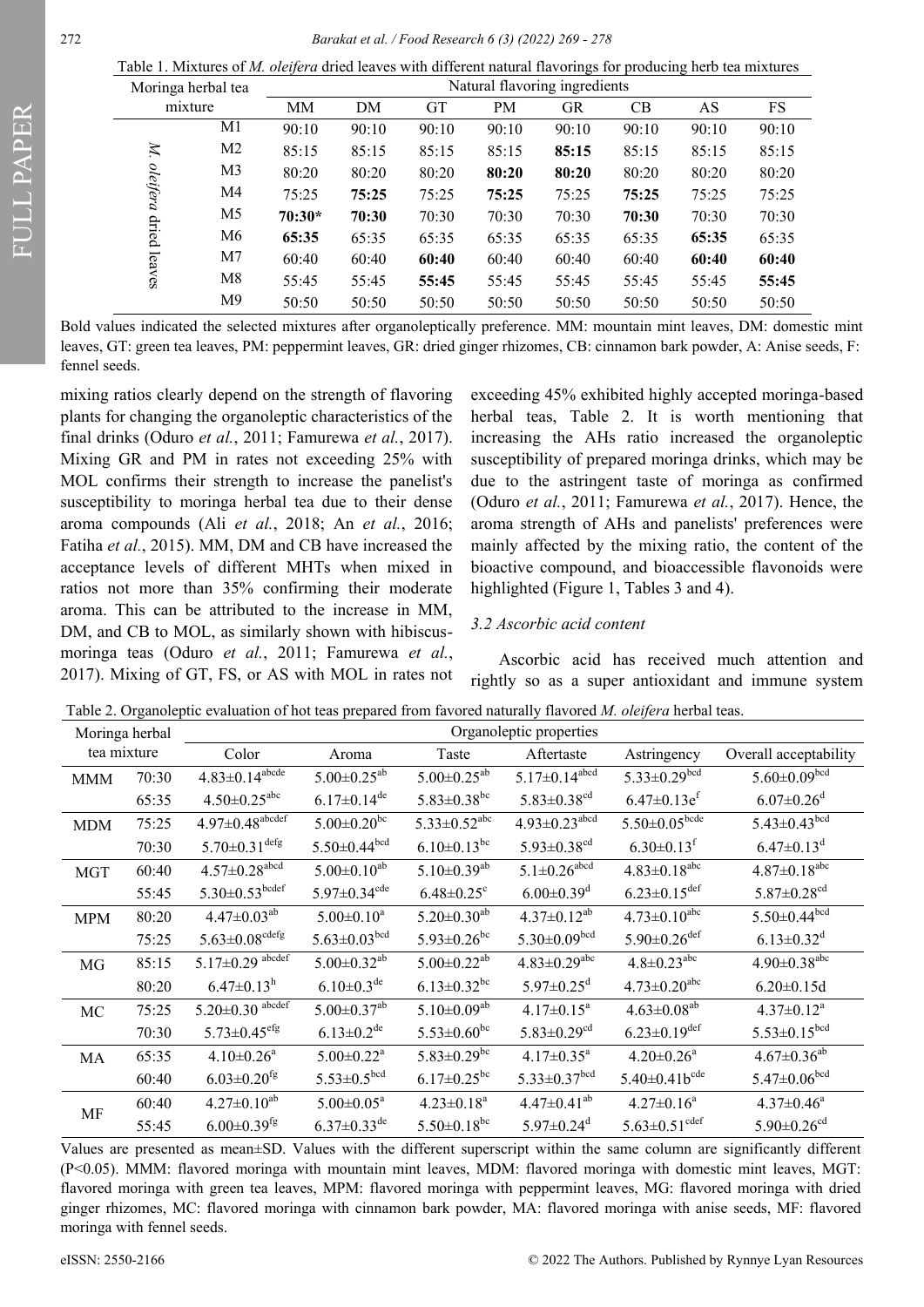| Table 3. Phytochemicals and antioxidant activity of favored naturally flavored <i>M. oleifera</i> leaves herb tea mixtures. |  |
|-----------------------------------------------------------------------------------------------------------------------------|--|
|-----------------------------------------------------------------------------------------------------------------------------|--|

| tea mixture | Moringa herbal | Total phenolic<br>compounds<br>$\left[\text{mg GAE}\ g^{1 \text{ dw}}\right]$ | Carotenoids<br>[ $mg g^{-1}$ <sup>dw</sup> ] | Flavonoids<br>[mg QE $g^{-1}$ <sup>dw</sup> ] | Flavonols<br>[mg QE $g^{-1}$ <sup>dw</sup> ] | Antioxidant<br>activity<br>$\left[\mu\text{mol TE g}^{-1} \right]$ <sup>dw</sup> ] |
|-------------|----------------|-------------------------------------------------------------------------------|----------------------------------------------|-----------------------------------------------|----------------------------------------------|------------------------------------------------------------------------------------|
| <b>MMM</b>  | 70:30          | 78.88±2.28 <sup>a</sup>                                                       | $19.54 \pm 0.56$ <sup>de</sup>               | 44.62±1.29 <sup>g</sup>                       | $24.09 \pm 0.70$ <sup>gh</sup>               | $71.02 \pm 2.05$ <sup>ef</sup>                                                     |
|             | 65:35          | $76.28 \pm 2.20^a$                                                            | $19.36 \pm 0.56$ <sup>de</sup>               | $47.51 \pm 1.37$ <sup>g</sup>                 | $25.41 \pm 0.73$ <sup>hi</sup>               | $75.59 \pm 2.18$ <sup>f</sup>                                                      |
| <b>MDM</b>  | 75:25          | $77.13 \pm 2.23$ <sup>a</sup>                                                 | $17.99 \pm 0.52$ <sup>cd</sup>               | $33.05 \pm 0.96$ bc                           | $18.44 \pm 0.53^b$                           | 54.59±1.58 <sup>a</sup>                                                            |
|             | 70:30          | $73.67 \pm 2.13^a$                                                            | $17.46 \pm 0.50$ <sup>bc</sup>               | $34.20 \pm 0.99$ bcd                          | $18.88 \pm 0.55$ <sup>bc</sup>               | $56.79 \pm 1.64$ <sup>bc</sup>                                                     |
| <b>MGT</b>  | 60:40          | $122.89 \pm 3.55^b$                                                           | $19.96 \pm 0.58$ ef                          | 34.49±0.99bcd                                 | $20.75 \pm 0.6^{\text{cde}}$                 | $94.51 \pm 1.29$ <sup>g</sup>                                                      |
|             | 55:45          | $126.44\pm3.65^{\rm b}$                                                       | $19.87 \pm 0.57$ <sup>ef</sup>               | $35.38 \pm 1.12$ <sup>cde</sup>               | $21.32 \pm 0.62$ <sup>ef</sup>               | $104.63 \pm 1.29$ hi                                                               |
| <b>MPM</b>  | 80:20          | $82.62 \pm 2.39^a$                                                            | $19.32 \pm 0.56$ <sup>de</sup>               | $35.95 \pm 1.04^{cdef}$                       | $20.01 \pm 0.58^{\rm bede}$                  | $67.53 \pm 1.95$ <sup>de</sup>                                                     |
|             | 75:25          | $79.66 \pm 2.30^a$                                                            | $19.00 \pm 0.55$ <sup>cde</sup>              | $38.11 \pm 1.10$ <sup>ef</sup>                | $20.96 \pm 0.61$ <sup>def</sup>              | $73.51 \pm 2.12$ <sup>ef</sup>                                                     |
| MG          | 85:15          | $138.54 \pm 4.00$ <sup>c</sup>                                                | $21.33 \pm 0.62$ <sup>f</sup>                | $31.75 \pm 0.92^b$                            | $21.14 \pm 0.61$ <sup>ef</sup>               | $63.38 \pm 1.83$ <sup>cd</sup>                                                     |
|             | 80:20          | $153.23 \pm 4.43^e$                                                           | $21.56 \pm 0.62$ <sup>f</sup>                | $33.22 \pm 0.96$ bc                           | $22.78 \pm 0.66$ <sup>fg</sup>               | 69.98 $\pm$ 2.02 <sup>ef</sup>                                                     |
| MC          | 75:25          | $142.12 \pm 4.11$ <sup>cd</sup>                                               | $18.28 \pm 0.53$ <sup>cde</sup>              | $36.76 \pm 1.06$ <sup>def</sup>               | $24.91 \pm 0.72$ <sup>hi</sup>               | 93.84±2.71 <sup>g</sup>                                                            |
|             | 70:30          | 151.65±4.38 <sup>de</sup>                                                     | $17.81 \pm 0.51$ <sup>cd</sup>               | $38.65 \pm 1.12$ <sup>f</sup>                 | $26.65 \pm 0.77$ <sup>i</sup>                | $103.89 \pm 3.01$ hi                                                               |
| MA          | 65:35          | $151.05 \pm 4.37$ <sup>de</sup>                                               | $19.21 \pm 0.56$ <sup>cde</sup>              | $33.60 \pm 0.97^{bcd}$                        | $18.74 \pm 0.54^b$                           | $98.77 \pm 2.85$ <sup>gh</sup>                                                     |
|             | 60:40          | $159.14 \pm 4.60$ <sup>e</sup>                                                | $19.01 \pm 0.55$ <sup>cde</sup>              | $34.50 \pm 1.09^{bcd}$                        | $19.10\pm0.55$ <sup>bcd</sup>                | $106.66\pm3.0^{8i}$                                                                |
| MF          | 60:40          | $121.79 \pm 3.52^b$                                                           | $16.07 \pm 0.46$ <sup>ab</sup>               | $20.21 \pm 0.58$ <sup>a</sup>                 | $12.32 \pm 0.36^a$                           | $57.52 \pm 1.66$ <sup>bc</sup>                                                     |
|             | 55:45          | $125.21 \pm 3.62^b$                                                           | $15.50 \pm 0.45^{\text{a}}$                  | $21.01 \pm 0.61^a$                            | $11.84 \pm 0.34$ <sup>a</sup>                | 59.26 $\pm$ 1.71 <sup>bc</sup>                                                     |

Values are presented as mean $\pm$ SD. Values with the different superscript within the same column are significantly different (P<0.05). MMM: flavored moringa with mountain mint leaves, MDM: flavored moringa with domestic mint leaves, MGT: flavored moringa with green tea leaves, MPM: flavored moringa with peppermint leaves, MG: flavored moringa with dried ginger rhizomes, MC: flavored moringa with cinnamon bark powder, MA: flavored moringa with anise seeds, MF: flavored moringa with fennel seeds.

Table 4. Effect of hot extraction on the content of quercetin, kaempferol, catechin, and luteolin in selected favored naturally flavored *M. oleifera* leaves herb tea mixtures following acidic hydrolysis.

|                               |       | Flavonoid compounds $\lceil \text{mg } 100 \text{ g}^{-1} \rceil$<br>$dw$ ] |            |          |          |  |  |
|-------------------------------|-------|-----------------------------------------------------------------------------|------------|----------|----------|--|--|
| Moringa herbal<br>tea mixture |       | puercetin                                                                   | Kaempferol | Catechin | Luteolin |  |  |
| <b>MMM</b>                    | 70:30 | 5.42                                                                        | 2.83       | 8.76     | 6.18     |  |  |
|                               | 65:35 | 5.15                                                                        | 2.71       | 8.59     | 5.92     |  |  |
| MDM                           | 75:25 | 4.86                                                                        | 2.52       | 7.57     | 5.49     |  |  |
|                               | 70:30 | 4.62                                                                        | 2.41       | 7.40     | 5.26     |  |  |
| <b>MGT</b>                    | 60:40 | 5.56                                                                        | 3.10       | 23.87    | 15.81    |  |  |
|                               | 55:45 | 4.82                                                                        | 2.77       | 24.85    | 16.21    |  |  |
| <b>MPM</b>                    | 80:20 | 7.13                                                                        | 3.66       | 10.77    | 7.98     |  |  |
|                               | 75:25 | 5.10                                                                        | 2.66       | 8.18     | 5.80     |  |  |
| MG                            | 85:15 | 8.02                                                                        | 3.71       | 8.43     | 7.38     |  |  |
|                               | 80:20 | 6.72                                                                        | 3.06       | 6.63     | 5.96     |  |  |
| MC                            | 75:25 | 4.71                                                                        | 2.06       | 5.52     | 4.56     |  |  |
|                               | 70:30 | 4.50                                                                        | 1.89       | 5.03     | 4.21     |  |  |
| MA                            | 65:35 | 4.33                                                                        | 1.91       | 4.93     | 4.13     |  |  |
|                               | 60:40 | 4.11                                                                        | 1.76       | 4.48     | 3.80     |  |  |
| МF                            | 60:40 | 6.24                                                                        | 1.86       | 4.76     | 3.72     |  |  |
|                               | 55:45 | 6.64                                                                        | 1.79       | 4.48     | 3.49     |  |  |

Values are presented as means of duplicate. MMM: flavored moringa with mountain mint leaves, MDM: flavored moringa with domestic mint leaves, MGT: flavored moringa with green tea leaves, MPM: flavored moringa with peppermint leaves, MG: flavored moringa with dried ginger rhizomes, MC: flavored moringa with cinnamon bark powder, MA: flavored moringa with anise seeds, MF: flavored moringa with fennel seeds.



Figure 1. The ascorbic acid content in naturally flavored *M. oleifera* leaves herbal tea mixtures. Different alphabet notations above bars are significantly different (P<0.05). MMM: flavored moringa with mountain mint leaves, MDM: flavored moringa with domestic mint leaves, MGT: flavored moringa with green tea leaves, MPM: flavored moringa with peppermint leaves, MG: flavored moringa with dried ginger rhizomes, MC: flavored moringa with cinnamon bark powder, MA: flavored moringa with anise seeds, MF: flavored moringa with fennel seeds.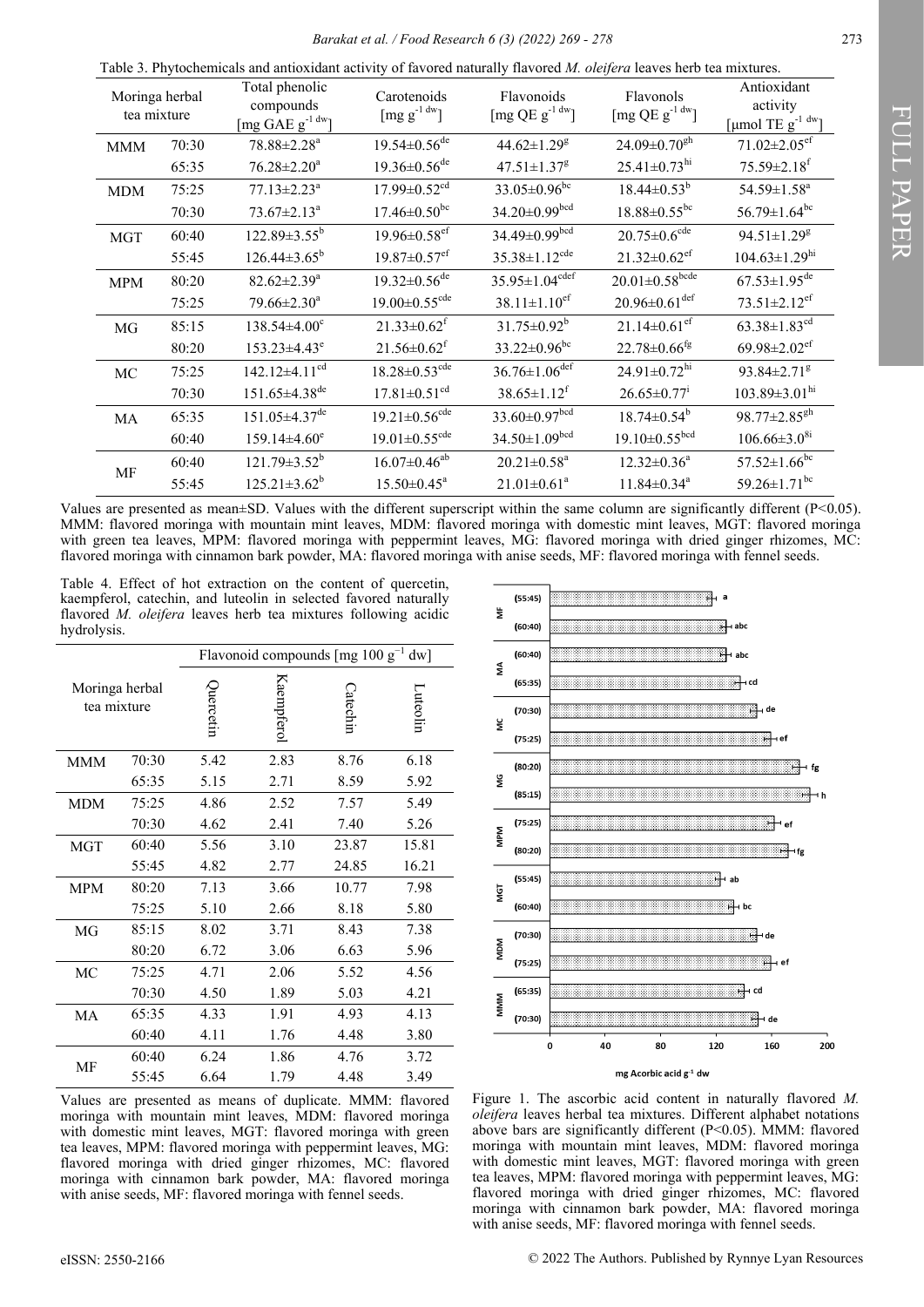FULL PAPER

enhancer. However, higher levels of ascorbic acid in the blood can be the perfect dietary marker for overall health (Carr and Maggini, 2017). The function of ascorbic acid may include protection from defects in the immune system, cardiovascular disease, maternal health problems, eye disease, and even skin wrinkles (Zhang and Hamauzu, 2004). Figure 1 presents the ascorbic acid content in prepared mixtures of favored naturally flavored *M. oleifera* herbal teas. The ascorbic acid content ranged from 116.85 to 187.51 mg ascorbic acid g  $^{-1}$  dw in MF (55:45) and MG (85:15). The highest ascorbic acid content was recorded in MG (85:15), while the lowest was recorded in MF (55:45) herbal teas. Obviously, MOL is a rich source of ascorbic acid and bioactive compounds even after dehydration (Oduro *et al.*, 2011; Leone *et al.*, 2015; Saini, Shetty, Prakash *et al.*, 2014). Indeed, increasing MOL in the mixtures increased ascorbic acid content, and decreasing the MOL affects the ascorbic acid content only with AHs low in ascorbic acid content (Saini, Shetty, Prakash *et al.*, 2014). Indeed, the variation in the mixing ratio among the selected favored mixtures makes it very difficult to be comparable.

## *3.3 Phytochemicals and antioxidant activity of different MHTs*

Data in Table 3 demonstrate the TPC of different MHTs. In addition, phytochemicals such as TC, TF, and TFL and the antioxidant activity of different MHTs have been examined. TPC content ranged from 76.28 to 159.14 mg GAE  $g^{-1}$  dw in MMM (65:35) and MA (60:40), respectively. Preparing MHT with 85% MOL and 15% GR resulted in 138.54 mg GAE  $g^{-1}$ . Mixing 80% MOL with 20% PM or GR exhibited 82.62 and 153.23 mg GAE  $g^{-1}$  reflecting that GR has higher TPC than PM (Ali *et al.*, 2018; An *et al.*, 2016). The TPC in MHT with 75% MOL and 25% of DM, PM, or CB recorded 77.13, 82.62, and 138.54 mg GAE  $g^{-1}$  which may be explained by the high phenolic content in CB powder as mentioned (Abeysekera *et al.*, 2019; Helal *et al.*, 2014). This finding has been similarly remarked with a mix of 70% MOL and MM, DM and CB. Adding 35% MM or AS to 65%, MOL demonstrated that TPC in MA was significantly higher than MMM, which may be clarified by increasing TPC in anise seeds than mint leaves (Mohammad Al-Ismail and Aburjai, 2004; Gülçın *et al.*, 2003; Uribe *et al.*, 2016; Fatiha *et al.*, 2015). In the same context, mixing 40% of GT, AS, or FS with 60% MOL presented higher significant content of TPC in MA than both MGT and MF herbal teas. No significant difference was found between MGT and MF herbal teas at a mixing ratio of 55:45% seems to be that GT and FS had convergent contents of TPC (Salami *et al.*, 2016; Roshanak *et al.*, 2016). The TC ranged from 15.50 to

21.56 mg  $g^{-1}$  dw in MF (55:45) and MG (80:20), respectively. *M. oleifera* as a rich source of carotenoids was confirmed (Zhang and Hamauzu, 2004; Saini, Prashanth, Shetty *et al.*, 2014; Saini, Shetty, Prakash *et al.*, 2014). The TC content was higher in MG mixtures even though moringa was mixed with low levels of ginger (15 and 20%), reflecting that carotenoids content in moringa leaves is relatively high. Mixing 75% MOL with 25% of DM, PM or CB recorded 17.99, 19.00, and 18.28 mg  $g^{-1}$ , which the high TC may explain in PM leaves (Saini, Prashanth, Shetty *et al.*, 2014; Fatiha *et al.*, 2015; Cappellari *et al.*, 2019). A mixing of GT, AS, or FS with MOL at 40:60% presented higher significant content of TC in MGT than both MA and MF herbal teas. The TC content in MGT (55:45%) was significantly higher than the content in MF (55:45%), which could be explained as a result of the high TC content in green tea (Yang *et al.*, 2009; Roshanak *et al.*, 2016; Santos *et al.*, 2018).

Similar results were recorded for TF and TFL, Table 3. *M. oleifera* leaves contained high levels of flavonoids and flavonols, e.g., quercetin and kaempferol (Amaglo *et al.*, 2010; Coppin *et al.*, 2013; Hadjmohammadi *et al.*, 2013). The TF content ranged from 20.21 to 47.51 mg g  $1$  dw in MF (55:45) and MMM (65:35), respectively. The TFL content ranged from 11.84 to 26.65 mg  $g^{-1}$  dw in MF (55:45) and MC (70:30), respectively. MHT with 85% MOL and 15% GR resulted in 31.75 and 21.14 mg QE  $g^{-1}$  for TF and TFL contents, respectively. Mixing 80% MOL with 20% PM or GR exhibited 35.95 and 33.22 mg QE  $g^{-1}$  for TF and 20.01 and 21.14 mg QE  $g^{-1}$ for TF, reflecting that PM has higher TF content than GR, and GR has higher TFL content than PM (Fatiha *et al.*, 2015; Ali *et al.*, 2018; Figueroa-Pérez *et al.*, 2018). This finding has been similarly remarked with a 70% MOL and MM, DM, and CB, confirming that MM has higher TF content than DM and CB. Adding 35% MM or AS to 65%, MOL exuded that TF and TFL in MMM were significantly higher than in MA, which may be clarified by increasing TF and TFL in MM leaves (Hadjmohammadi *et al.*, 2013; Uribe *et al.*, 2016; Figueroa Pérez *et al.*, 2018). Adding 40% of GT, AS, or FS to 60% MOL exhibited that MGT was significantly increased in TF and TFL contents. A high significant difference was found between MGT and MF herbal teas at a mixing ratio of 55:45% in TF and TFL due to the high content in GT than FS (Roshanak *et al.*, 2016; Salami *et al.*, 2016; Santos *et al.*, 2018).

The results of the DPPH-RSA evolution of different MHTs referred to as µmol TE  $g^{-1}$  are given in the same table. The result of antioxidants activity (AOA) ranged from 44.51 and 106.66 µmol TE  $g^{-1}$  dw for MGT (55:45) and MA (60:40) as similarly reviewed (Naeem *et al.*,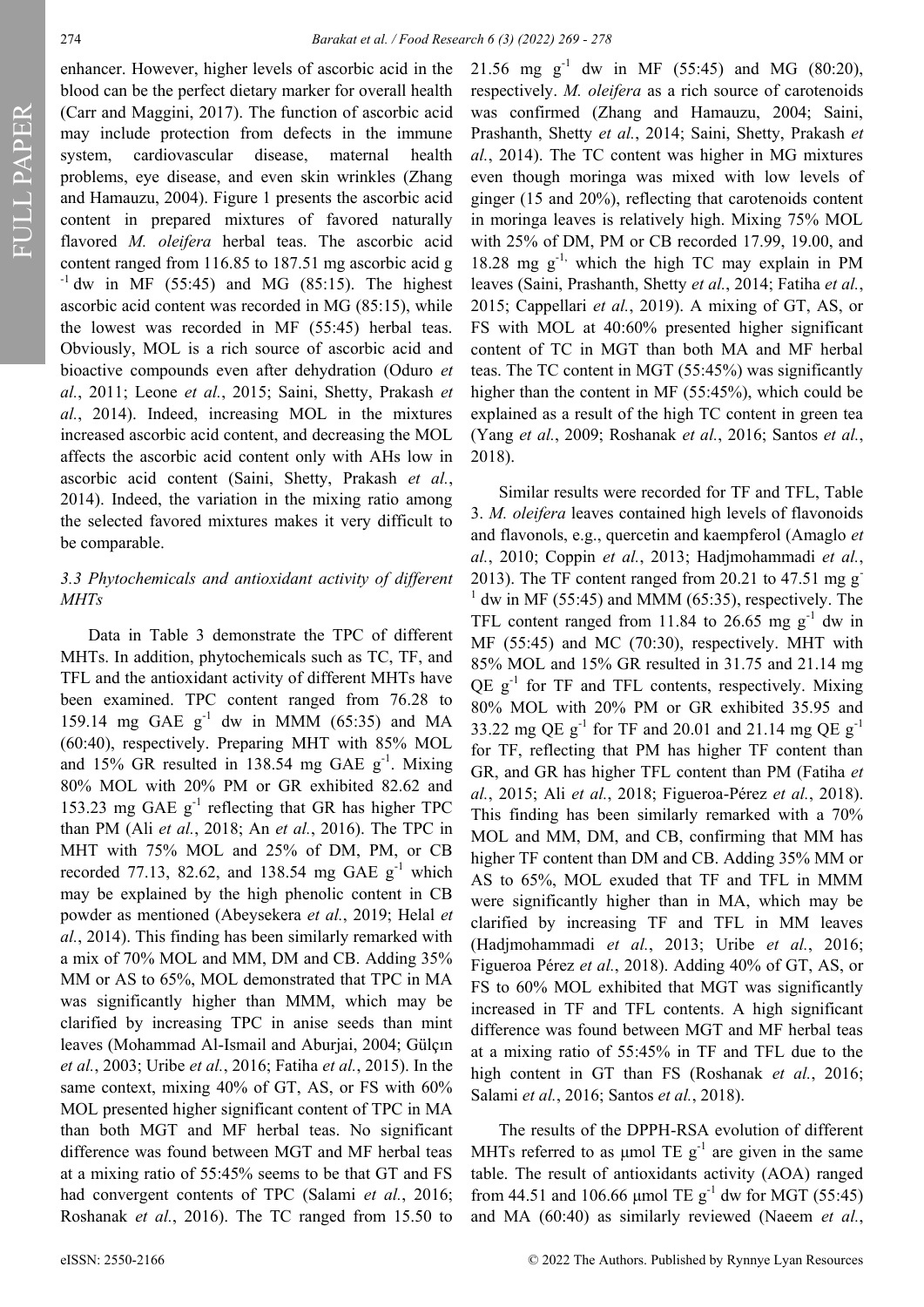2012; Leone *et al.*, 2015). Mixing 85% MOL with 15% GR resulted in 63.38 µmol TE  $g^{-1}$ . The AOA of moringa herbal teas with 75% MOL and 25% of DM, PM, or CB recorded at 54.59, 73.51, and 93.84  $\mu$ mol TE g<sup>-1</sup>may approve the high TPC in CB powder as mentioned (Helal *et al.*, 2014; Abeysekera *et al.*, 2019). Increasing CB to 30% significantly increased the AOA of CM herbal tea. They were mixing 35 % MM or AS to 65 % MOL improved the AOA of MA herbal tea due to elevated TPC and TF rates in anise seeds (Kunzemann and Herrmann, 1977; Gülçın *et al.*, 2003; Mohammad Al-Ismail and Aburjai, 2004). In the same way, combining 40 % of GT, AS, or FS with 60 % MOL revealed a higher AOA in MA than both MGT and MF herbal teas. A significant difference was found between MGT and MF herbal teas at a mixing ratio of 55:45 appears to be that GT has higher AOA than FS (Yang *et al.*, 2009; Roshanak *et al.*, 2016; Santos *et al.*, 2018).

# *3.4 Quantification of individual flavonoids in MHTs following acidic hydrolysis*

According to previous studies, the flavonoids mainly based on aglycones such as kaempferol, quercetin, catechin, and luteolin are absorbed faster and in greater quantities than their glycoside counterparts *in vivo* (Izumi *et al.*, 2000). As MHTs obviously contained MOL as the main ingredient, kaempferol, quercetin, catechin, and luteolin derivatives can be easily identified following acidic hydrolysis. HPLC analysis following acidic hydrolysis of differently hot extracted MHTs to know the expected bioaccessible flavonoids as stimulated conditions to the gut was carried out; data was illustrated in Table 4. Quercetin and kaempferol contents as flavonols ranged from 4.11 to 8.02 and from 1.76 to 3.71 mg 100  $g^{-1}$  dw in MPM (80:20) and MG (85:15) and MA (60:40) and MG (80:20), respectively. Mixing 80% MOL with 20% PM or GR decreased quercetin and kaempferol. The decreasing in MOL content and increasing DM, PM, and CB indicated continuous decreases in quercetin and kaempferol, reflecting that MOL has higher quercetin and kaempferol content (Coppin *et al.*, 2013; Leone *et al.*, 2015; Ali *et al.*, 2018). This finding has been similarly remarked with a mix of 70% MOL and both DM or CB except for MM, indicating valuable quercetin and kaempferol in MM (Fatiha *et al.*, 2015; Cappellari *et al.*, 2019). Adding 40% of GT or FS with 60%, MOL remarkably increased quercetin content, while only a slight change was noticed in kaempferol content. Remarkable increases were recorded with increasing FS levels confirming that FS has a rich flavonoids content (Kunzemann and Herrmann, 1977; Salami *et al.*, 2016). Catechin as flavanol and luteolin as flavone was also detected in MHTs following the acidic hydrolysis, Table 4.

Remarkably, decreasing the MOL level in MHTs demonstrated gradual decreases in catechin and luteolin contents except when MOL was mixed with GT leaves. Mixing of MOL and GT at (60:40 or 55:45) presented 23.87 and 15.81 and 24.85 and 16.21 mg 100  $g^{-1}$  for catechin and luteolin, respectively. This finding confirmed that both MOL and GT are rich in catechin and luteolin contents (El Sohaimy *et al.*, 2015; Santos *et al.*, 2018).

# **4. Conclusion**

Clearly, the production of herbal teas with valuable bioactive content may pose different functional features. Therefore, scaling up to commercial consumption of moringa presents different ways to obtain various functional benefits. The key goal of this work was to provide appropriate and healthy MHTs to consumers. It can be inferred that combining AHs with MOL categorized them into three groups. Strong AHs were approved when added with 15-25% GR and PM, moderate AHs when added with 25-35% DM, CB, and MM, and mild AHs when added with 35-45%, such as AS, MF, and GT. Increasing AHs levels decreased the astringency and Aftertaste and increased the overall acceptability. The finding obtained offers a wide broad selection to consumers depending on acceptability, availability of raw materials, cost-effectiveness, and applicability. Aglycones such as quercetin, kaempferol, catechin, and luteolin were quantifiable in hot extracted MHTs indicating the expected bioaccessibility in the gut. The highlighted nutritional facts in favored MHTs could provide considerable information to food producers and consumers to switch their food choices to healthy and nutritious selections regards daily drinks.

# **References**

- Abeysekera, W., Arachchige, S.P.G., Abeysekera, W., Ratnasooriya, W.D. and Medawatta, H. (2019). Antioxidant and glycemic regulatory properties potential of different maturity stages of leaf of ceylon cinnamon (*Cinnamomum zeylanicum* Blume) *in vitro*. *Evidence-Based Complementary and Alternative Medicine*, 2019, 2693795. https:// doi.org/10.1155/2019/2693795
- Al Zhrani, M.M., Althwab, S.A., Aljutaily, T., Alfheeaid, H.A., Ashoush, I.S. and Barakat, H. (2021). Protective effect of moringa-based beverages against hyperlipidemia and hyperglycemia in type 2 diabetes-induced rats. *Food Research*, 5(2), 279-289. https://doi.org/10.26656/fr.2017.5(2).536
- Alaklabi, A. (2015). Genetic diversity of *Moringa peregrina* species in Saudi Arabia with ITS sequences. *Saudi Journal of Biological Sciences*, 22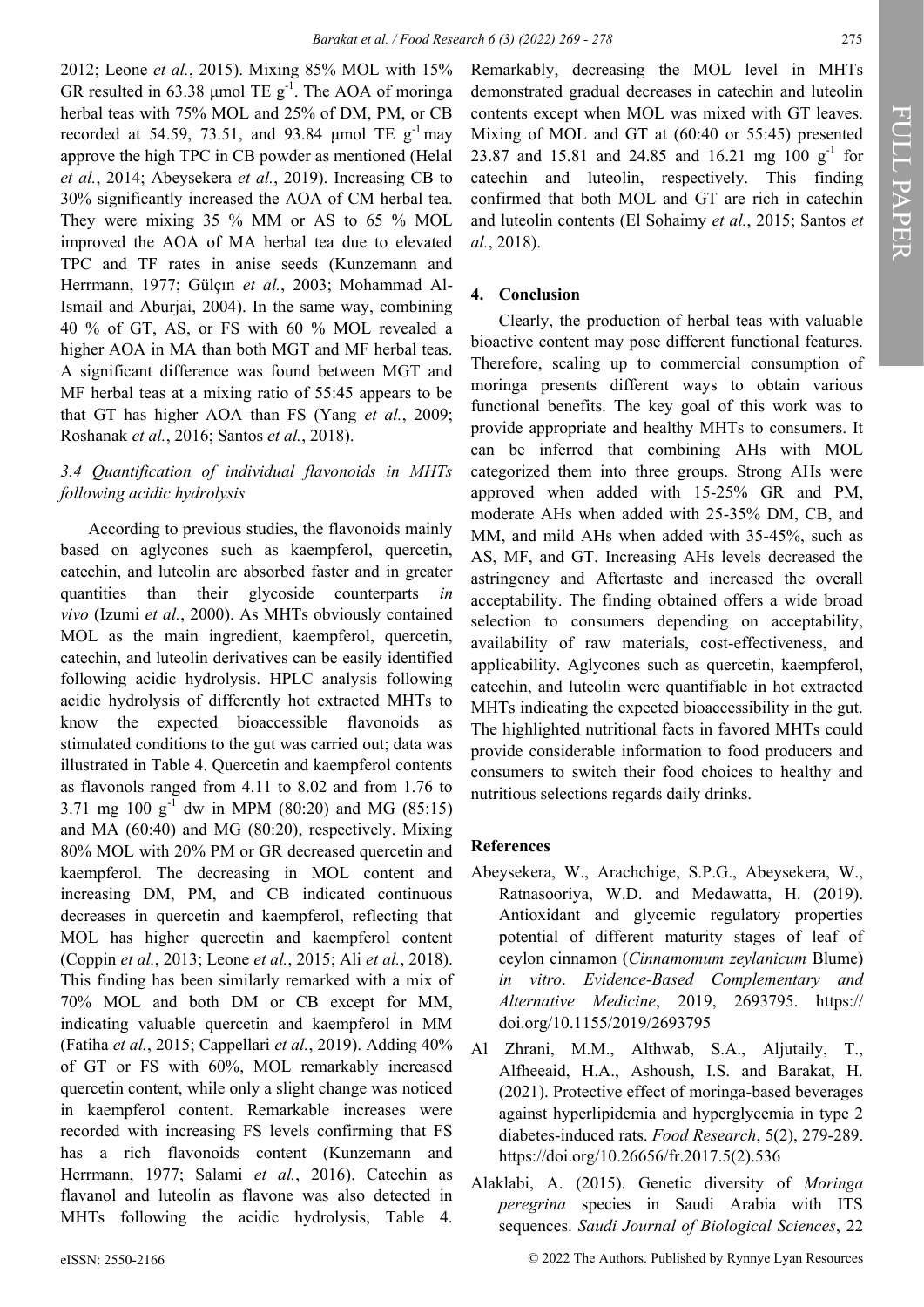j.sjbs.2014.09.015

- Ali, A.M.A., El-Nour, M.E.M. and Yagi, S.M. (2018). Total phenolic and flavonoid contents and antioxidant activity of ginger (*Zingiber officinale* Rosc.) rhizome, callus and callus treated with some elicitors. *Journal of Genetic Engineering and Biotechnology*, 16(2), 677-682. https:// doi.org/10.1016/j.jgeb.2018.03.003
- Amaglo, N.K., Bennett, R.N., Curto, R.B.L., Rosa, E.A., Turco, V.L., Giuffrida, A., Curto, A.L., Crea, F. and Timpo, G.M. (2010). Profiling selected phytochemicals and nutrients in different tissues of the multipurpose tree *Moringa oleifera* L., grown in Ghana. *Food Chemistry*, 122(4), 1047-1054. https:// doi.org/10.1016/j.foodchem.2010.03.073
- An, K., Zhao, D., Wang, Z., Wu, J., Xu, Y. and Xiao, G. (2016). Comparison of different drying methods on Chinese ginger (*Zingiber officinale* Roscoe): Changes in volatiles, chemical profile, antioxidant properties, and microstructure. *Food Chemistry*, 197 (Part B), 1292-1300. https://doi.org/10.1016/ j.foodchem.2015.11.033
- Balakrishnan, B.B., Krishnasamy, K., Mayakrishnan, V. and Selvaraj, A. (2019). *Moringa concanensis* Nimmo extracts ameliorates hyperglycemiamediated oxidative stress and upregulates PPARgamma and GLUT4 gene expression in liver and pancreas of streptozotocin-nicotinamide induced diabetic rats. *Biomedicine Pharmacotherapy*, 112, 108688. https://doi.org/10.1016/ j.biopha.2019.108688
- Barakat, H. and Rohn, S. (2014). Effect of different cooking methods on bioactive compounds in vegetarian, broccoli-based bars. *Journal of Functional Foods*, 11, 407-416. https:// doi.org/10.1016/j.jff.2014.10.009
- Bettaieb, I., Bourgou, S., Wannes, W.A., Hamrouni, I., Limam, F. and Marzouk, B. (2010). Essential oils, phenolics, and antioxidant activities of different parts of cumin (*Cuminum cyminum* L.). *Journal of Agricultural and Food Chemistry*, 58(19), 10410- 10418. https://doi.org/10.1021/jf102248j
- Cappellari, L.D.R., Santoro, M.V., Schmidt, A., Gershenzon, J. and Banchio, E. (2019). Improving phenolic total content and monoterpene in mentha x piperita by using salicylic acid or methyl jasmonate combined with rhizobacteria inoculation. *International Journal of Molecular Sciences*, 21(1), 50. https://doi.org/10.3390/ijms21010050
- Carr, A.C. and Maggini, S. (2017). Vitamin C and immune function. *Nutrients*, 9(11), 1211. https:// doi.org/10.3390/nu9111211
- (2), 186-190. https://doi.org/10.1016/ Coppin, J.P., Xu, Y., Chen, H., Pan, M.-H., Ho, C.-T., Juliani, R., Simon, J.E. and Wu, Q. (2013). Determination of flavonoids by LC/MS and antiinflammatory activity in *Moringa oleifera*. *Journal of Functional Foods*, 5(4), 1892-1899. https:// doi.org/10.1016/j.jff.2013.09.010
	- El Sohaimy, S.A., Hamad, G.M., Mohamed, S.E., Amar, M.H. and Al-Hindi, R.R. (2015). Biochemical and functional properties of *Moringa oleifera* leaves and their potential as a functional food. *Global Advanced Research Journal of Agricultural Science*, 4(4), 188- 199.
	- Famurewa, J., Adepeju, A. and Fasure, D. (2017). Evaluation of diffusivity and acceptable mixing ratio for production of hibiscus-moringa tea bags. *Arid Zone Journal of Engineering, Technology and Environment*, 13(4), 513-522.
	- Fatiha, B., Didier, H., Naima, G., Khodir, M., Martin, K., Léocadie, K., Caroline, S., Mohamed, C. and Pierre, D. (2015). Phenolic composition, in vitro antioxidant effects and tyrosinase inhibitory activity of three Algerian Mentha species: *M. spicata* (L.), *M. pulegium* (L.) and *M. rotundifolia* (L.) Huds (Lamiaceae). *Industrial Crops and Products*, 74, 722 -730. https://doi.org/10.1016/j.indcrop.2015.04.038
	- Figueroa Pérez, M.G., Pérez-Ramírez, I.F., Enciso-Moreno, J.A., Gallegos-Corona, M.A., Salgado, L.M. and Reynoso-Camacho, R. (2018). Diabetic nephropathy is ameliorated with peppermint (*Mentha piperita*) infusions prepared from salicylic acidelicited plants. *Journal of Functional Foods*, 43, 55- 61. https://doi.org/10.1016/j.jff.2018.01.029
	- Figueroa Pérez, M.G., Rocha-Guzman, N.E., Mercado-Silva, E., Loarca-Pina, G. and Reynoso-Camacho, R. (2014). Effect of chemical elicitors on peppermint (*Mentha piperita*) plants and their impact on the metabolite profile and antioxidant capacity of resulting infusions. *Food Chemistry*, 156, 273-278. https://doi.org/10.1016/j.foodchem.2014.01.101
	- Fridlender, M., Kapulnik, Y. and Koltai, H. (2015). Plant derived substances with anticancer activity: from folklore to practice. *Frontiers in Plant Science*, 6, 799. https://doi.org/10.3389/fpls.2015.00799
	- González-Burgos, E., Ureña-Vacas, I., Sánchez, M. and Gómez-Serranillos, M.P. (2021). Nutritional value of *Moringa oleifera* Lam. leaf powder extracts and their neuroprotective effects via antioxidative and mitochondrial regulation. *Nutrients*, 13(7), 2203. https://doi.org/10.3390/nu13072203
	- Gülçin, İ., Oktay, M., Kıreçci, E. and Küfrevioğlu, Ö.İ. (2003). Screening of antioxidant and antimicrobial activities of anise (*Pimpinella anisum* L.) seed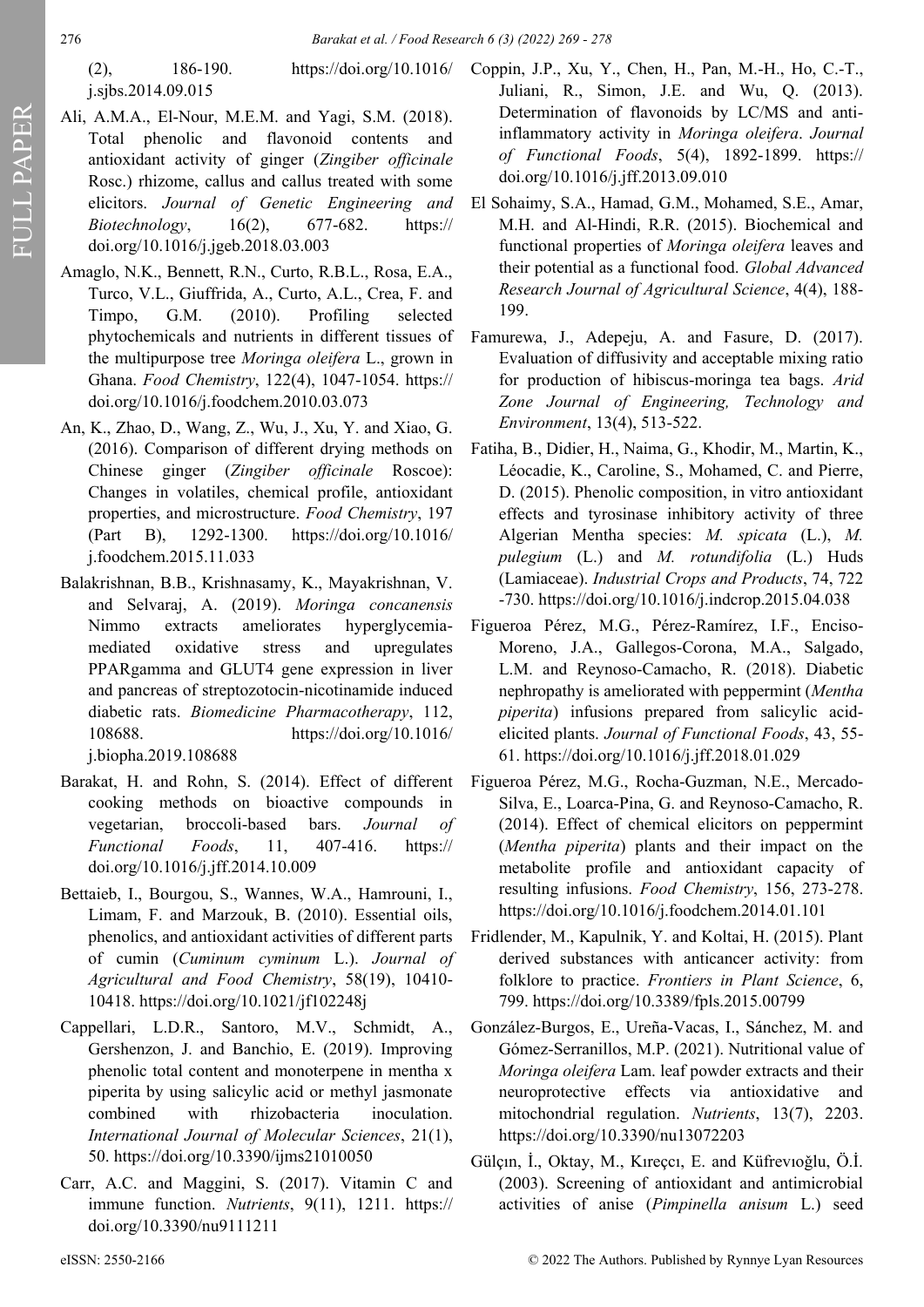extracts. *Food Chemistry*, 83(3), 371-382. https:// doi.org/10.1016/S0308-8146(03)00098-0

- Hadjmohammadi, M., Karimiyan, H. and Sharifi, V. (2013). Hollow fibre-based liquid phase microextraction combined with high-performance liquid chromatography for the analysis of flavonoids in *Echinophora platyloba* DC. and *Mentha piperita*. *Food Chemistry*, 141(2), 731-735. https:// doi.org/10.1016/j.foodchem.2013.02.083
- Helal, A., Tagliazucchi, D., Verzelloni, E. and Conte, A. (2014). Bioaccessibility of polyphenols and cinnamaldehyde in cinnamon beverages subjected to *in vitro* gastro-pancreatic digestion. *Journal of Functional Foods*, 7, 506-516. https:// doi.org/10.1016/j.jff.2014.01.005
- Izumi, T., Piskula, M.K., Osawa, S., Obata, A., Tobe, K., Saito, M., Kataoka, S., Kubota, Y. and Kikuchi, M. (2000). Soy isoflavone aglycones are absorbed faster and in higher amounts than their glucosides in humans. *Journal of Nutrition*, 130(7), 1695-1699. https://doi.org/10.1093/jn/130.7.1695
- Kim, K.-H., Tsao, R., Yang, R. and Cui, S.W. (2006). Phenolic acid profiles and antioxidant activities of wheat bran extracts and the effect of hydrolysis conditions. *Food Chemistry*, 95(3), 466-473. https:// doi.org/10.1016/j.foodchem.2005.01.032
- Kumaran, A. and Karunakaran, R.J. (2007). *In vitro* antioxidant activities of methanol extracts of five Phyllanthus species from India. *LWT-Food Science Technology*, 40(2), 344-352. https://doi.org/10.1016/ j.lwt.2005.09.011
- Kunzemann, J. and Herrmann, K. (1977). Isolation and identification of flavon(ol)-O-glycosides in caraway (*Carum carvi* L.), fennel (*Foeniculum vulgare* Mill.), anise (*Pimpinella anisum* L.), and coriander (*Coriandrum sativum* L.), and of flavon-Cglycosides in anise. I. Phenolics of spices (author's transl). *Zeitschrift fur Lebensmittel-Untersuchung und -Forschung*, 164, 194-200. https:// doi.org/10.1007/BF01263030
- Leone, A., Fiorillo, G., Criscuoli, F., Ravasenghi, S., Santagostini, L., Fico, G., Spadafranca, A., Battezzati, A., Schiraldi, A. and Pozzi, F. (2015). Nutritional characterization and phenolic profiling of *Moringa oleifera* leaves grown in Chad, Sahrawi Refugee Camps, and Haiti. *International Journal of Molecular Sciences*, 16(8), 18923-18937. https:// doi.org/10.3390/ijms160818923
- Manguro, L.O.A. and Lemmen, P. (2007). Phenolics of *Moringa oleifera* leaves. *Natural Product Research*, 21(1), 56-68. https:// doi.org/10.1080/14786410601035811
- Mehany, T., Khalifa, I., Barakat, H., Althwab, S.A., Alharbi, Y.M. and El-Sohaimy, S. (2021). Polyphenols as promising biologically active substances for preventing SARS-CoV-2: A review with research evidence and underlying mechanisms. *Food Bioscience*, 40, 100891. https:// doi.org/10.1016/j.fbio.2021.100891
- Mohammad Al-Ismail, K. and Aburjai, T. (2004). Antioxidant activity of water and alcohol extracts of chamomile flowers, anise seeds and dill seeds. *Journal of the Science of Food and Agriculture*, 84 (2), 173-178. https://doi.org/10.1002/jsfa.1625
- Mohdaly, A.A.A., Hassanien, M.F.R., Mahmoud, A., Sarhan, M.A. and Smetanska, I. (2013). Phenolics extracted from potato, sugar beet, and sesame processing by-products. *International Journal of Food Properties*, 16(5), 1148-1168. https:// doi.org/10.1080/10942912.2011.578318
- Mridha, M. (2015). Prospects of moringa cultivation in Saudi Arabia. *Journal of Applied Environmental and Biological Sciences*, 5(3), 39-46.
- Naeem, S., Ali, M. and Mahmood, A. (2012). Optimization of extraction conditions for the extraction of phenolic compounds from *Moringa oleifera* leaves. *Pakistan Journal of Pharmaceutical Sciences*, 25(3), 535-541.
- Oduro, I., Twumasi, P., Tandoh, M.A., Ankar-Brewoo, G. and De-Heer, N.E. (2011). Formulation and sensory evaluation of herb tea from *Moringa oleifera*, *Hibiscus sabdariffa* and *Cymbopogon citratus*. *Journal of the Ghana Science Association*, 15(1), 53-62.
- Olayaki, L.A., Irekpita, J.E., Yakubu, M.T. and Ojo, O.O. (2015). Methanolic extract of *Moringa oleifera* leaves improves glucose tolerance, glycogen synthesis and lipid metabolism in alloxan-induced diabetic rats. *Journal of Basic and Clinical Physiology and Pharmacology*, 26(6), 585-593. https://doi.org/10.1515/jbcpp-2014-0129
- Paula, P.C., Sousa, D.O., Oliveira, J.T., Carvalho, A.F., Alves, B.G., Pereira, M.L., Farias, D.F., Viana, M.P., Santos, F.A., Morais, T.C. and Vasconcelos, I.M. (2017). A protein isolate from *Moringa oleifera* leaves has hypoglycemic and antioxidant effects in Alloxan-Induced diabetic mice. *Molecules*, 22(2), 271. https://doi.org/10.3390/molecules22020271
- Roshanak, S., Rahimmalek, M. and Goli, S.A. (2016). Evaluation of seven different drying treatments in respect to total flavonoid, phenolic, vitamin C content, chlorophyll, antioxidant activity and color of green tea (*Camellia sinensis* or *C. assamica*) leaves. *Journal of Food Science and Technology*, 53